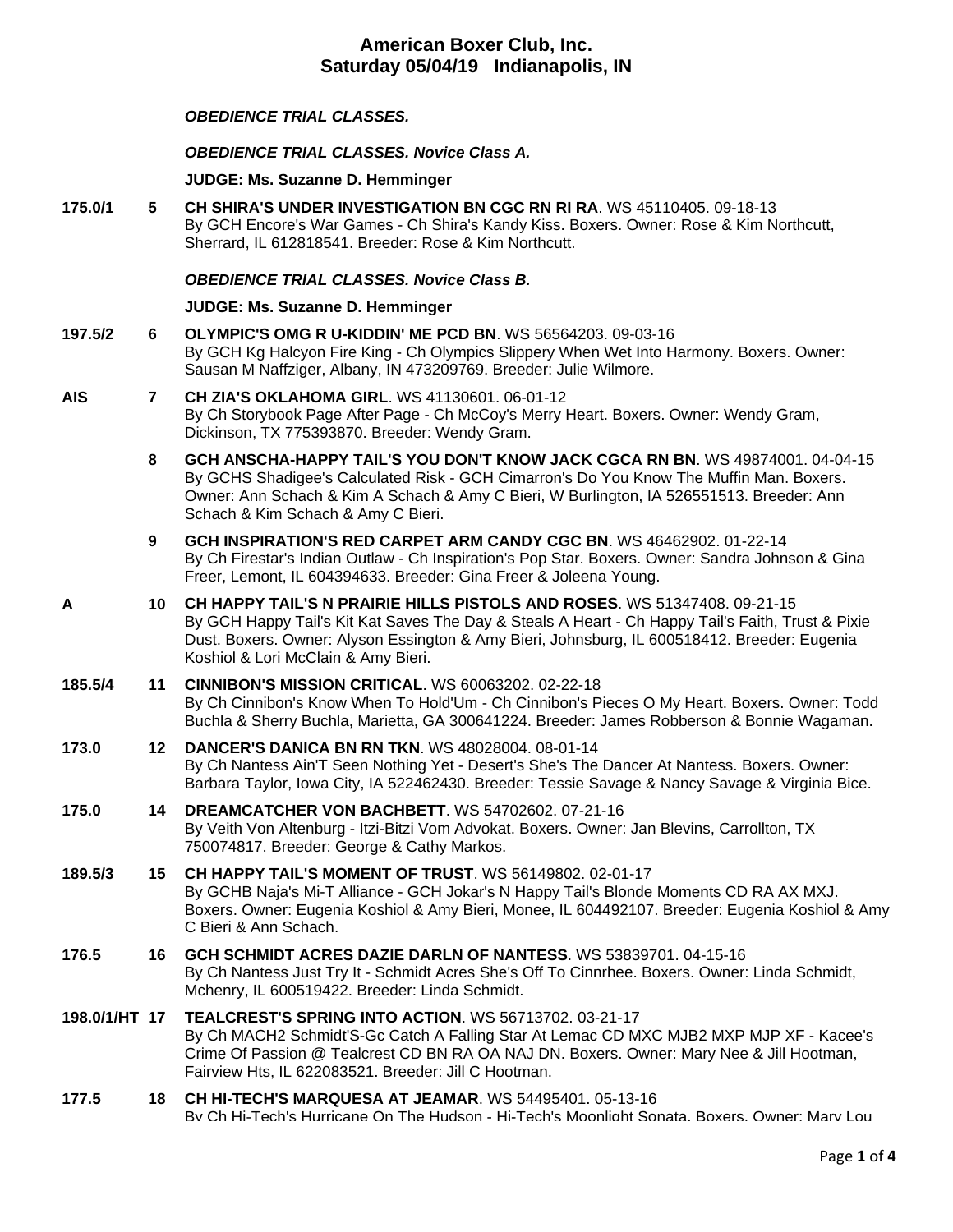Carroll & Jean H Mattheiss & Dr & Mrs William Truesdale, Ellicott City, MD 210424826. Breeder: Dr & Mrs William Truesdale & Kimberly Pastella Calvacca & Joan Pfister.

#### *OBEDIENCE TRIAL CLASSES. Open Class A.*

**JUDGE: [Ms. Suzanne D. Hemminger](http://infodog.com/show/judge/jdgprofile.htm?jn=15146)**

- **19 [BOXNEN'S OVERDRIVE CD BN RN MXB MJB XF](http://infodog.com/my/drlookup2.htm?makc=WS%2048715207&mdog=Boxnen%27s+Overdrive+CD+BN+RN+MXB+MJB+XF&wins=all)**. WS 48715207. 10-24-14 By B-Tanoni Vipera Box - Boxnen's Jwoww. Boxers. Owner: Renee Fulcer, Winnebago, IL 610888942. Breeder: Minna Nousiainen-Becher.
- **20 [PRAIRIE HILL'S STRONG AS TITANIUM CD](http://infodog.com/my/drlookup2.htm?makc=WS%2050245502&mdog=Prairie+Hill%27s+Strong+As+Titanium+CD+BN+AX+AXJ+XF+SWN+CGC&wins=all) BN AX AXJ XF SWN CGC**. WS 50245502. 04-29-15 By GCH Windward & Happy Tail's Game Changer - Prairie Hill's Lil Miss Jade CD RE. Boxers. Owner: Erin & Tom Rezmer, Lombard, IL 601483050. Breeder: Alyson Essington & Amy Bieri.
- **21 [DEBLYN INDOMITABLE SPIRIT CD BN RE TD PT CGC](http://infodog.com/my/drlookup2.htm?makc=WS%2045881502&mdog=DebLyn+Indomitable+Spirit+CD+BN+RE+TD+PT+CGC&wins=all)**. WS 45881502. 12-02-13 By Ch Storybook Page After Page - Ch Peprhl Life's A Dance With DebLyn VCD1 BN GN RE TDX HT PT. Boxers. Owner: Debra L Owens & Robert L Owens, Luther, IA 501524705. Breeder: Debra Owens & Caitlyn Owens & Sue Ann Thompson.
- **22 [PRAIRIE HILLS IT'S ALL ABOUT THE SMOKE BN RN CGC](http://infodog.com/my/drlookup2.htm?makc=WS%2050520403&mdog=Prairie+Hills+It%27s+All+About+The+Smoke+BN+RN+CGC&wins=all)**. WS 50520403. 05-23-15 By Ch Prairie Hills No Doubt About It CD RA - Vesta. Boxers. Owner: John & Pat Senne, West Chicago, IL 601854553. Breeder: J Gassel.

#### **195.0/1 23 [BAR-K'S BUBBA JOE](http://infodog.com/my/drlookup2.htm?makc=WS%2055224006&mdog=Bar-K%27s+Bubba+Joe&wins=all)**. WS 55224006. 09-23-16 By GCH Bar-K's Listchs Hi-Tech Davinci Code - GCH Bar-K's Starina Of Chombers. Boxers. Owner: Clara Luke, Hillside, IL 601621042. Breeder: Phillip Koening.

- **185.5/2 24 [OLYMPIC'S TAKE IT AWAY CD PCD BN RAE AXP AJP XFP CA CGCA CGCU TKN FDC](http://infodog.com/my/drlookup2.htm?makc=WS%2049995002&mdog=Olympic%27s+Take+It+Away+CD+PCD+BN+RAE+AXP+AJP+XFP+CA+CGCA+CGCU+TKN+FDC&wins=all)**. WS 49995002. 02-20-15 By Ch Oak Knoll's Justice For All - Olympic's What Can I Say?. Boxers. Owner: Debora & Randall Hall & Julie Wilmore, Louisville, KY 402226645. Breeder: Julie Wilmore & Claudia Parsons.
	- **25 [CH KT'S WALKIN ON SUNSHINE CD](http://infodog.com/my/drlookup2.htm?makc=WS%2050920503&mdog=Ch+KT%27s+Walkin+On+Sunshine+CD&wins=all)**. WS 50920503. 06-25-15 By Ch Encore's Judgment Day - Ch Kt's Creme De Cacao. Boxers. Owner: Sue Driscoll & Lynn Schaefer, Belvidere, IL 610087010. Breeder: Sue Driscoll & Lynn Schaefer.

## *OBEDIENCE TRIAL CLASSES. Open Class B.*

**JUDGE: [Ms. Suzanne D. Hemminger](http://infodog.com/show/judge/jdgprofile.htm?jn=15146)**

- **26 [SUNCHASE'S SIGNATURE BLACK CD OA OAJ TKN RA CGCA](http://infodog.com/my/drlookup2.htm?makc=WS%2055153002&mdog=Sunchase%27s+Signature+Black+CD+OA+OAJ+TKN+RA+CGCA&wins=all)**. WS 55153002. 09-17-16 By GCH Pearlisle Overnite In Memphis CDX RA - Sunchase's Smoke And Mirrors. Boxers. Owner: Tracy Hendrickson & Rhoda Brouillette, Broken Arrow, OK 740129426. Breeder: Rhoda Brouillette & Tracy Hendrickson.
- **194.5/2 27 [CH SUNCHASE'S TRADE SECRET UD MX MXJ BN RE GN PCD](http://infodog.com/my/drlookup2.htm?makc=WS%2049906102&mdog=Ch+Sunchase%27s+Trade+Secret+UD+MX+MXJ+BN+RE+GN+PCD&wins=all)**. WS 49906102. 03-03-15 By GCH Happy Tail's Kit Kat Saves The Day And Steals A Heart - Sunchase's Smoke And Mirrors. Boxers. Owner: Tracy Hendrickson & Rhoda Brouillette, Broken Arrow, OK 740129426. Breeder: Tracy Hendrickson & Rhoda Brouillette.
	- **28 [MACH TEALCREST'S BECK AND CALL UDX OM1 MX MXJ RN](http://infodog.com/my/drlookup2.htm?makc=WS%2040917801&mdog=MACH+Tealcrest%27s+Beck+And+Call+UDX+OM1+MX+MXJ+RN&wins=all)**. WS 40917801. 03-12-12 By Ch Tealcrest's Luck Of The Irish CD RA AX MXJ NF CA - Miro-Tealcrests What's UR Name RN CA. Boxers. Owner: Mary Nee & Jill Hootman, Fairview Hts, IL 622083521. Breeder: Jill C Hootman & Robin Kennedy.
- **196.0/1 29 [SUNCHASE'S FIFTH ACE CDX AX AXJ RA TKN](http://infodog.com/my/drlookup2.htm?makc=WS%2055153003&mdog=Sunchase%27s+Fifth+Ace+CDX+AX+AXJ+RA+TKN&wins=all)**. WS 55153003. 09-17-16 By GCH Pearlisle Overnite In Memphis CDX RA - Sunchase's Smoke And Mirrors. Boxers. Owner: Tracy Hendrickson & Rhoda Brovillette, Broken Arrow, OK 740129426. Breeder: Rhoda Goselin-Brouillette & Tracy Hendrickson.

#### *OBEDIENCE TRIAL CLASSES. Utility Class A.*

**JUDGE: [Mrs. Dianne L. Allen](http://infodog.com/show/judge/jdgprofile.htm?jn=5494)**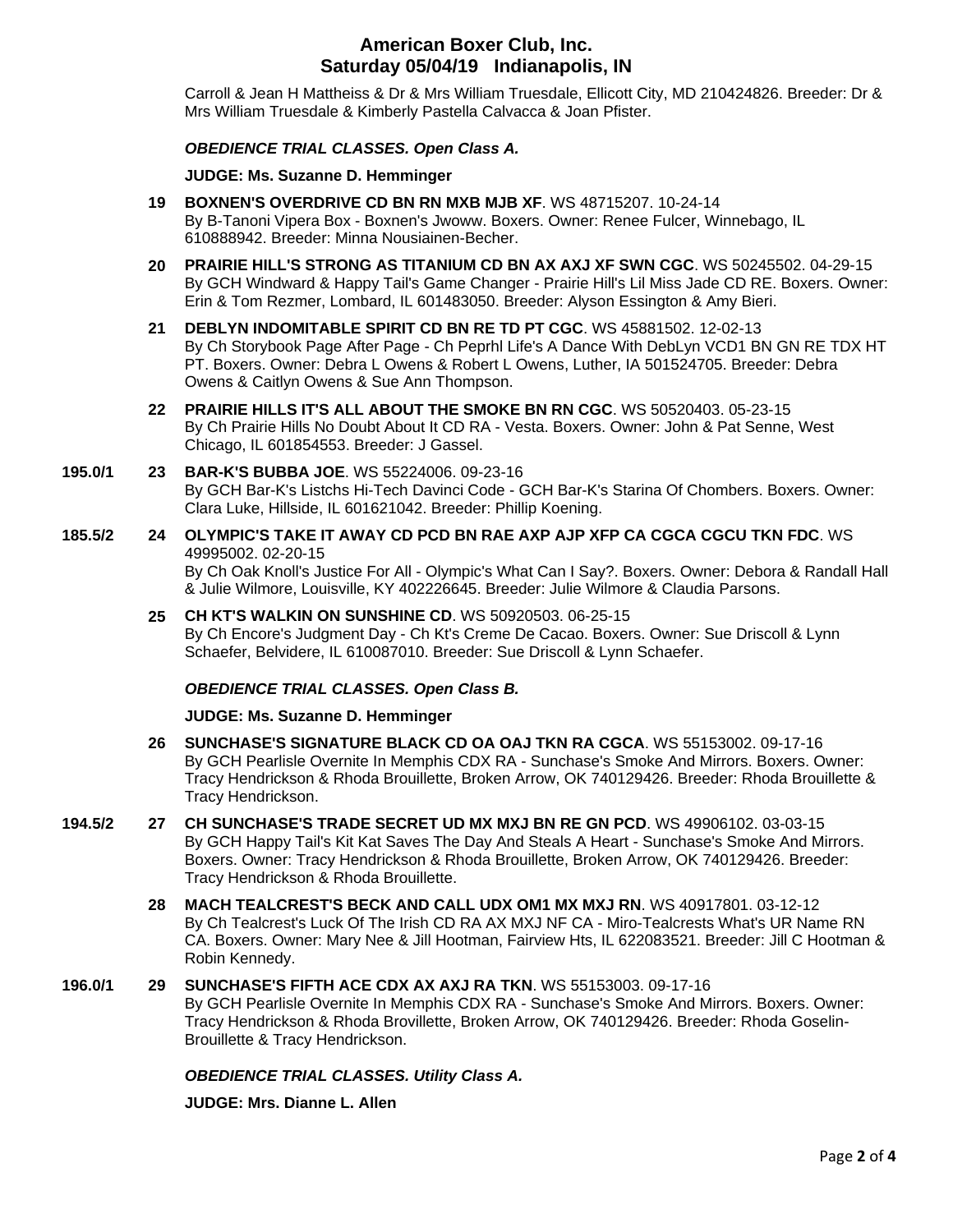**30 [CH DEBLYN'S PEPRHL WICKED CDX BN RE MX MJB OF](http://infodog.com/my/drlookup2.htm?makc=WS%2045881505&mdog=Ch+DebLyn%27s+Peprhl+Wicked+CDX+BN+RE+MX+MJB+OF&wins=all)**. WS 45881505. 12-02-13 By GCH Storybook's Page After Page - Ch Peprhl Life's A Dance With DebLyn VCD2 RE AX AXJ PT. Boxers. Owner: Sue Ann Thompson, North Liberty, IA 523179540. Breeder: Deb & Caitlyn Owens & Sue Ann Thompson.

*OBEDIENCE TRIAL CLASSES. Utility Class B.*

#### **JUDGE: [Mrs. Dianne L. Allen](http://infodog.com/show/judge/jdgprofile.htm?jn=5494)**

- **27 [CH SUNCHASE'S TRADE SECRET UD MX MXJ BN RE GN PCD](http://infodog.com/my/drlookup2.htm?makc=WS%2049906102&mdog=Ch+Sunchase%27s+Trade+Secret+UD+MX+MXJ+BN+RE+GN+PCD&wins=all)**. WS 49906102. 03-03-15 By GCH Happy Tail's Kit Kat Saves The Day And Steals A Heart - Sunchase's Smoke And Mirrors. Boxers. Owner: Tracy Hendrickson & Rhoda Brouillette, Broken Arrow, OK 740129426. Breeder: Tracy Hendrickson & Rhoda Brouillette.
- **28 [MACH TEALCREST'S BECK AND CALL UDX OM1 MX MXJ RN](http://infodog.com/my/drlookup2.htm?makc=WS%2040917801&mdog=MACH+Tealcrest%27s+Beck+And+Call+UDX+OM1+MX+MXJ+RN&wins=all)**. WS 40917801. 03-12-12 By Ch Tealcrest's Luck Of The Irish CD RA AX MXJ NF CA - Miro-Tealcrests What's UR Name RN CA. Boxers. Owner: Mary Nee & Jill Hootman, Fairview Hts, IL 622083521. Breeder: Jill C Hootman & Robin Kennedy.

### *OBEDIENCE TRIAL CLASSES. Beginner Novice Class A.*

#### **JUDGE: [Ms. Suzanne D. Hemminger](http://infodog.com/show/judge/jdgprofile.htm?jn=15146)**

**180.5/1 31 [HAPPY TAIL'S & MARBURL'S ANGEL STANDING BY](http://infodog.com/my/drlookup2.htm?makc=WS%2054982703&mdog=Happy+Tail%27s+&+Marburl%27s+Angel+Standing+By&wins=all)**. WS 54982703. 05-27-16 By Ch Illyrian's Sharper Image - GCH Jokar's N Happy Tail's Fergalicious. Boxers. Owner: Amy Bieri & Mary Fances Burleson, Sachse, TX 750483931. Breeder: Mary Frances Burleson & Amy C Bieri.

### *OBEDIENCE TRIAL CLASSES. Beginner Novice Class B.*

#### **JUDGE: [Ms. Suzanne D. Hemminger](http://infodog.com/show/judge/jdgprofile.htm?jn=15146)**

- **185.5/4 15 [CH HAPPY TAIL'S MOMENT OF TRUST](http://infodog.com/my/drlookup2.htm?makc=WS%2056149802&mdog=Ch+Happy+Tail%27s+Moment+Of+Trust&wins=all)**. WS 56149802. 02-01-17 By GCHB Naja's Mi-T Alliance - GCH Jokar's N Happy Tail's Blonde Moments CD RA AX MXJ. Boxers. Owner: Eugenia Koshiol & Amy Bieri, Monee, IL 604492107. Breeder: Eugenia Koshiol & Amy C Bieri & Ann Schach.
- **196.0/1 16 [GCH SCHMIDT ACRES DAZIE DARLN OF NANTESS](http://infodog.com/my/drlookup2.htm?makc=WS%2053839701&mdog=GCH+Schmidt+Acres+Dazie+Darln+Of+Nantess&wins=all)**. WS 53839701. 04-15-16 By Ch Nantess Just Try It - Schmidt Acres She's Off To Cinnrhee. Boxers. Owner: Linda Schmidt, Mchenry, IL 600519422. Breeder: Linda Schmidt.
- **187.0/3 32 [CH SHADIGEE'S CHECKMATE](http://infodog.com/my/drlookup2.htm?makc=WS%2032371102&mdog=Ch+Shadigee%27s+Checkmate&wins=all)**. WS 32371102. 11-02-09 By Ch Summer's Blackjack Of Shadigee - Shadigee's Moonlit Mirage. Boxers. Owner: Wendy Gram & Lee & Mary Jane Nowak, Dickinson, TX 775393870. Breeder: Lee & Mary Jane Nowak & Alicia Feldhaussen.
- **195.5/2 33 [TEALCREST'S SPRING FLING BCAT](http://infodog.com/my/drlookup2.htm?makc=WS%2056713701&mdog=Tealcrest%27s+Spring+Fling+BCAT&wins=all)**. WS 56713701. 03-21-17 By Ch MACH2 Schmidt'S-Gc Catch A Falling Star At Lemac CD MXC MJB2 MXP MJP XF - Kacee's Crime Of Passion @ Tealcrest CD BN RA OA OAJ DN. Boxers. Owner: Jill Hootman, Clarksville, TN 370405513. Breeder: Jill C Hootman.

#### *OBEDIENCE TRIAL CLASSES. Graduate Novice Class.*

#### **JUDGE: [Ms. Suzanne D. Hemminger](http://infodog.com/show/judge/jdgprofile.htm?jn=15146)**

**193.0/1 24 [OLYMPIC'S TAKE IT AWAY CD PCD BN RAE AXP AJP XFP CA CGCA CGCU TKN FDC](http://infodog.com/my/drlookup2.htm?makc=WS%2049995002&mdog=Olympic%27s+Take+It+Away+CD+PCD+BN+RAE+AXP+AJP+XFP+CA+CGCA+CGCU+TKN+FDC&wins=all)**. WS 49995002. 02-20-15 By Ch Oak Knoll's Justice For All - Olympic's What Can I Say?. Boxers. Owner: Debora & Randall Hall & Julie Wilmore, Louisville, KY 402226645. Breeder: Julie Wilmore & Claudia Parsons.

## *OBEDIENCE TRIAL CLASSES. Veterans Class (Obedience).*

#### **JUDGE: [Ms. Suzanne D. Hemminger](http://infodog.com/show/judge/jdgprofile.htm?jn=15146)**

**175.0/1 35 [ORION'S & WINWAL'S AN ERNIE FOR BERT CD BN PCD RE CA CGC RATN](http://infodog.com/my/drlookup2.htm?makc=WS%2037457107&mdog=Orion%27s+&+Winwal%27s+An+Ernie+For+Bert+CD+BN+PCD+RE+CA+CGC+RATN&wins=all)**. WS 37457107. 04- 10-11